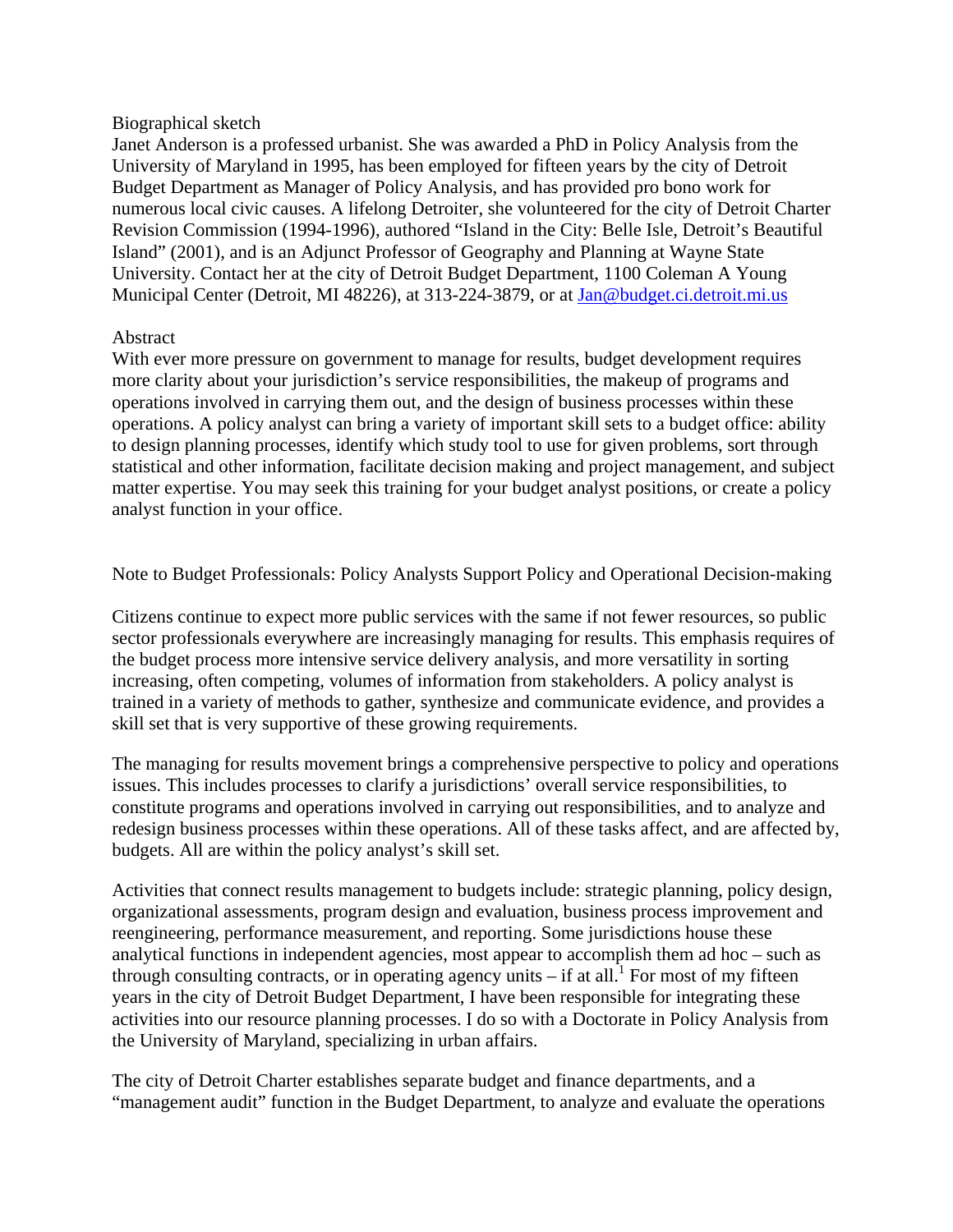of all city agencies. Starting my career in the midst of one of the city's periodic fiscal crises – wondering what kind of changes could the city administration make to address and prevent downturns, and why the city service record could not be improved even when times were good – I took an education leave to study policy analysis so that I could perform this function.<sup>2</sup>

### The Policy Analyst's Toolbox

A policy analyst in an old school bureaucracy like the city of Detroit government needs a lot of introduction. In retrospect, there have been five ways that my training in this field supported the city of Detroit's resource planning activities:

#### 1. Setting up Planning Processes

A policy analyst is a voice for planning, with the ability to structure a process for those decisions that need to occur on a regular basis, with some standardization, or in coordination among numerous actors. These general steps need to be reflected in the process that is designed:

- Assessment of current conditions, assets and operating constraints
- Method of setting target benchmarks or measures of success, including roles for all actors
- Information-gathering projecting different asset or operational scenarios
- Formalized decision: clearly stated, with all its implications, and broadly communicated
- Feedback mechanisms to translate prior year decisions into improved decisions

Given the cyclical nature of Detroit's fiscal condition, the Budget Department has needed priority-setting mechanisms that strategic planning could best provide. Several years ago, I suggested an environmental scan tool that compiled constraints, opportunities and initiatives that policymakers would have to address to continue providing expected city services. Each city agency completed a matrix projecting demand for their services, staffing and equipment needs over a 5-year horizon, and the results detailed escalating overhead costs and changing service demands.

Not surprisingly, the Budget Department began to project its current structural budget problem around this time, in which General Fund expenditures were 25% greater than some \$1.2 billion in projected revenues starting in fiscal year 2002-03. With a planning orientation, my response was to devise numerous components of the baseline assessment, and to develop a method for criteria-setting for services.

In addition to standard baseline financial information – trends in expenditures by function and type, revenue histories and models – I benchmarked unusual city of Detroit services (Exhibit 3). In the 2005 budget year, even after cutbacks, this matrix showed some \$135 million in operating costs for functions typically paid for regionally rather than through a municipal general fund (ex: public transportation, convention center, tourist facilities). There were \$89 million more in activities atypical to local governments (ex: ombudsman, consumer and human rights advocacy).

To develop a method of criteria-setting important to any planning process, I reviewed the reports of special city fiscal committees dating back to 1957, fiscal initiatives of peer cities, and benchmarking studies.<sup>3</sup> I sorted all of the proposed budget reforms into categories: regional approaches; nonprofit partnerships; privatization; contracting out or outsourcing of activities; organizational consolidation; service reduction or consolidation. It took several rounds of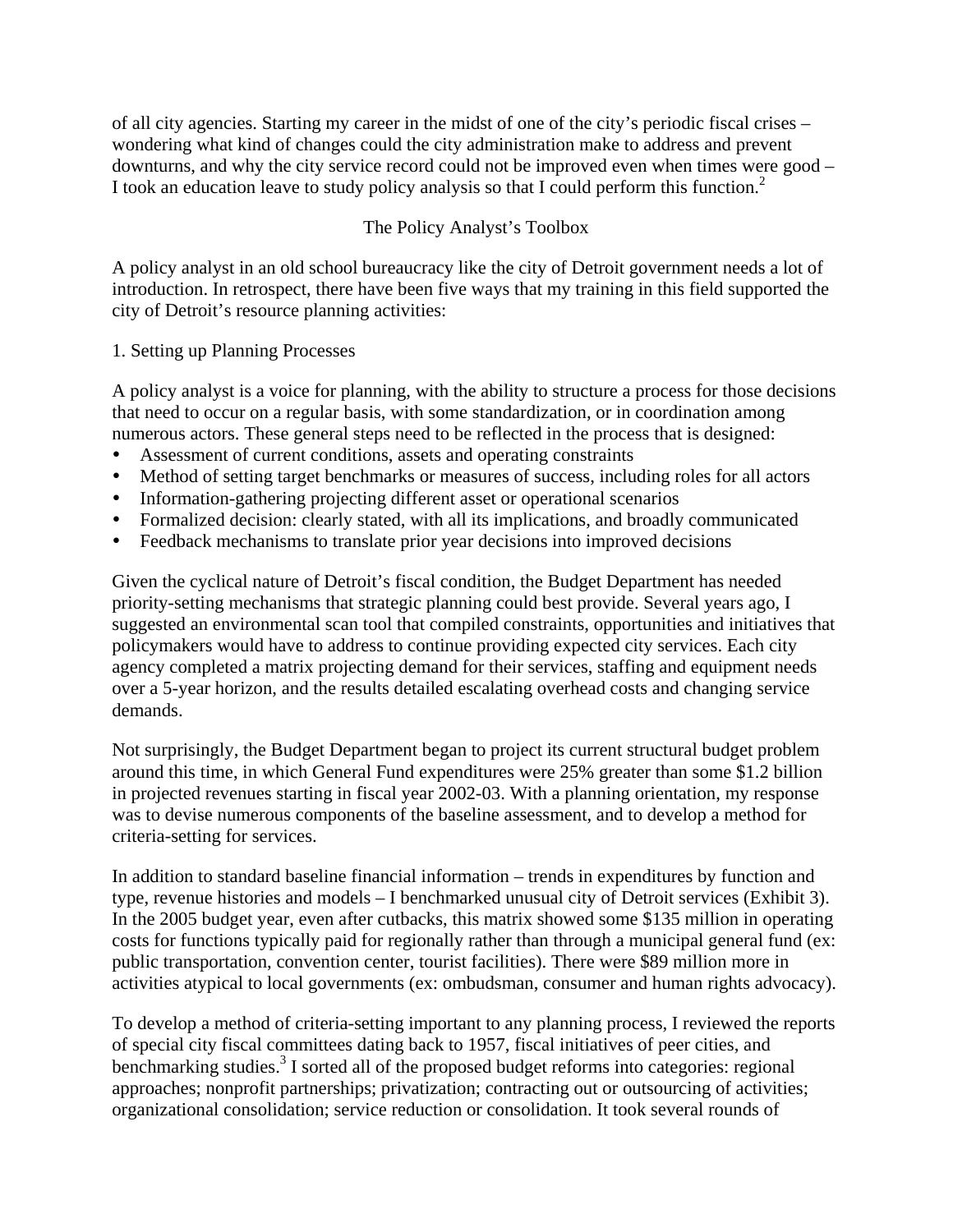discussion, including a special committee of major business and institutional leaders, but these categories are becoming the criteria guiding the city's restructuring efforts. For example, the city recently completed operating agreements with the nonprofit societies supporting its Historical Museum and Zoological Institute, consistent with national trends in the cultural services area.

When the Budget Department tried to implement a new Charter requirement of public meetings at the start of the annual budget process, it did so in the spirit of the requirement to measure citizen opinions. I proposed that we integrate the meetings into a larger citizen survey process to plan out budget priorities. The citizen survey asks (1) to rank overall city functions (2) to allocate in each of the six major departments \$10 among their respective services (3) to allocate a budget across the city's departments and (4) to provide substantive comments about services "in your neighborhood."

As an open meeting, the sample will not be based on the kind of random representative participation that permits conclusive findings about the citizenry as a whole. So I stratified the sample to make possible some insight into different constituent group opinions. The meetings involve electronic tabulation of citizen responses. Staff also administer the survey in high school classes, make an on-line form available on the city website, and send a prepaid return mailer to 3800 known community organizations citywide. This survey process occurs every fall from September 1 through November 1 (before agency budget requests are due).<sup>4</sup>

Other examples of planning processes include: agency fleet planning to support creation of an internal service fund; agency risk management assessments to support risk management controls. The perspective of the policy analyst caused clarity of decision-making roles, reporting requirements and hearing processes.

#### 2. Knowing Which Study Tool to Use for Given Problems

The key to getting answers is asking the right question. This is the heart of any research methodology, and the overriding challenge of all political personnel.

Struggling with an immense illegal dumping problem, the city of Detroit rolled out an initiative decriminalizing quality of life violations so that violators could be assessed costs rather than receive suspended sentences by an overburdened criminal system. The theory is that civil proceedings would be a harsher deterrent than criminal court, and illegal dumping was the first area adjudicated by a newly-created "Blight Court" in 2004. With municipal control of the court, 100% of fines revenues could be appropriated. The numbers caught everyone's attention, executive and legislative, and the program was expanded to include inadequate property maintenance and zoning abuses even before processes were fully rolled out.

In order to inform decisions about expanding this initiative, a program evaluation was in order, so that the efficacy of the underlying theory could be tested. Would this type of ticket impact violator behavior more than criminal charges, or would violators be more likely to escape penalty either because they had no money or assets to attach, or because their address of record couldn't be found? An evaluation measures impacts of program inputs and outputs, rather than simply observing efforts, so focus groups of citizens and violators, and windshield surveys of target neighborhood areas, would augment courtroom observation and audits of inspectors' case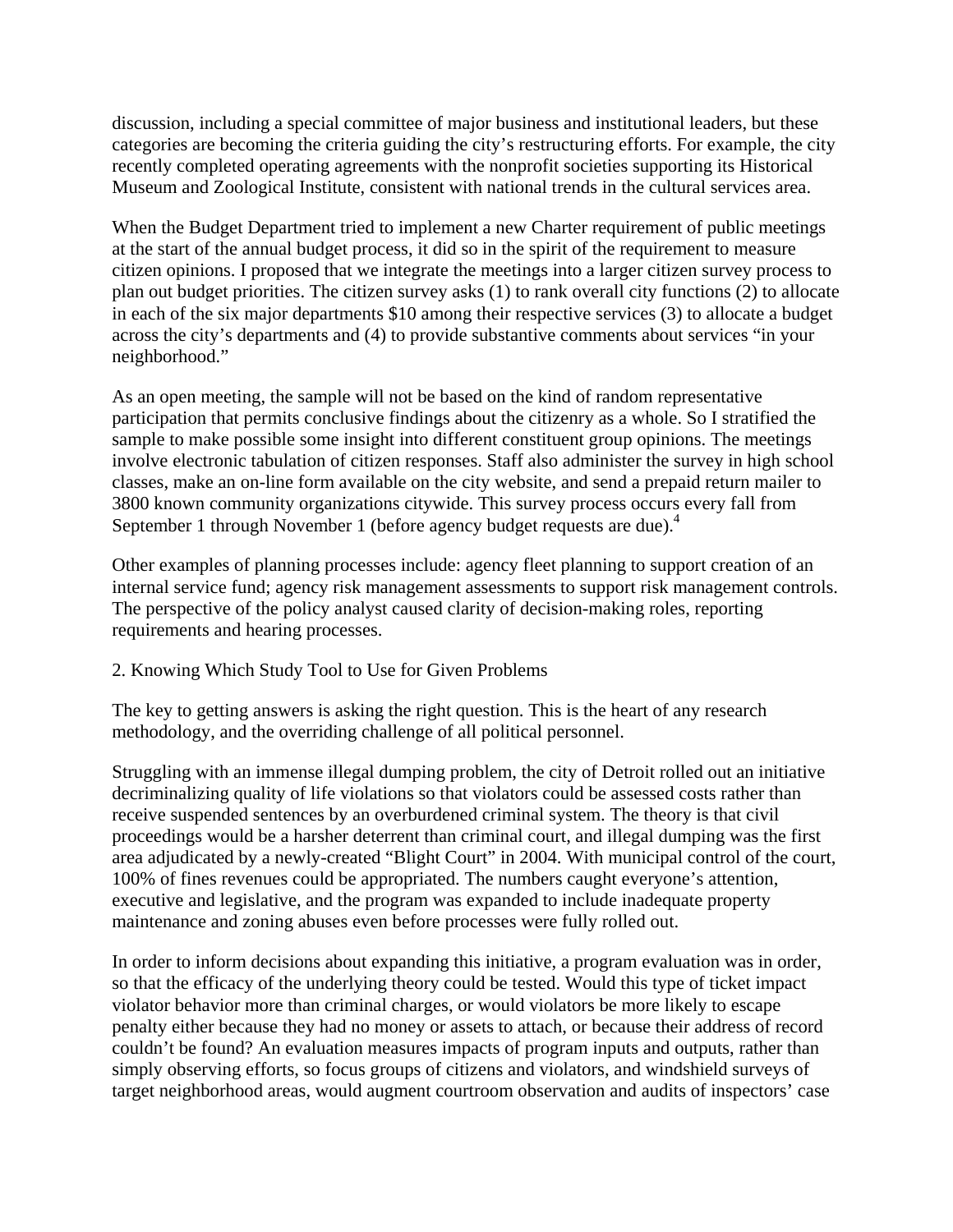processing.

Without understanding the profile of violators – the reasons that different types of offenses are committed, what they need to stop committing them – it wasn't clear what types of offenses could be better controlled. Or frankly, what cost-benefit experience they will ultimately produce. As a high profile initiative, implementing agencies to date have been very reluctant to participate in an evaluation, fearing excess scrutiny or – maybe worse – having to adapt to further sweeping change in standard operating procedures.

In another situation, officials sought a travel agent for better control as well as expedience in city employee travel. I audited existing travel records to compile measurements of current operations, so that implementation could address underlying issues: the turnaround times at each step of the travel approval process; the incidence of proper expense reconciliation; average costs per ticket by types of destinations. The audit revealed the need for redesign of the travel approval process and further clarity of travel policies, and it supplied the travel agent with information with which to negotiate carrier deals on the city's behalf.

Other examples of methods issues in which a policy analyst is versed include: what and who to benchmark; when to audit an operation or map a business process in order to change staffing of it; when an organizational chart should be analyzed before a budget change is made; what kind of performance measures are needed.

3. Sufficient Grasp of Statistics and Other Data-gathering to Know Their Applicability

Statistics refers to the manipulation of data. A vast array of data is easily accessed in this information age. Use of data in decision-making should center on the method of its collection. Primary data is actually observed or collected firsthand, secondary data relies on another source and its methods need to be considered. Training in policy analysis includes such applied statistics: knowing if the right dataset is compiled, and the right statistic is requested.

Early in a new Mayoral Administration, statistics became an issue when an eager new appointee decided to produce a document graphing a 100% increase in the city of Detroit population in an eight-year period. His wanted to increase optimism about development in the city, which has been documented in new housing and downtown business starts since the mid-1990s. This document was produced at the same time that finance officials were getting the message of retrenchment to employee unions and the city council. I provided references to our local Council of Government population projections showing continued decline, to current U.S. Census growth rates in growing cities, and to the period of Detroit's greatest boom where the explosion of the auto industry yielded a lesser increase.

A census is a complete count of every unit of concern, whereas a survey involves a sampling of some subset. That makes census data an inherently more accurate reflection of a population than survey data (or housing starts), if equally reliable in execution. For surveys, what was the sampling process, and what is the confidence interval (the "+ or -") around the findings?

Further, a trend analysis assumes that the variables that have driven a number will continue as they have been, whereas a forecast makes assumptions about how each variable will change moving forward. Different statistics tell different stories, and are subject to different limitations.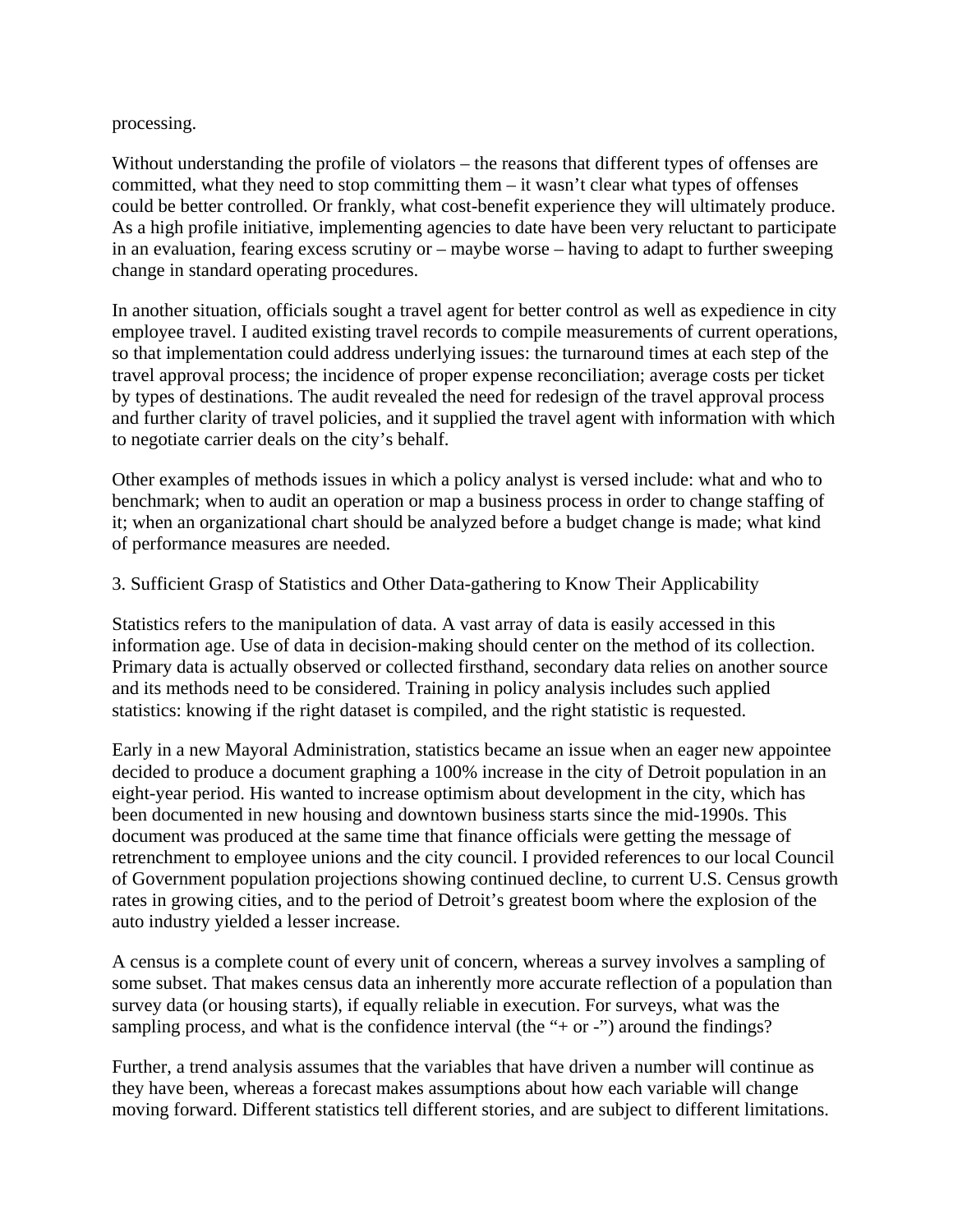This issue comes up frequently in conjunction with program performance measurement. Some analysis is required to understand what the numbers are really saying, and how they really relate to the budget.

#### 4. Ability to Facilitate Decision-making and Project Management

Decision-making is all about roles and processes: who has the authority, on whom do they rely for information, what steps occur in the gathering and communication of that information, what points of contingency or discretion will occur in implementation. Some of the skills of the policy analyst include: knowledge of legal and institutional structures and of decision making models, sensitivity to consensus building, a knack for identifying criteria or guiding principles.

A few years before the blight violations initiative, there was a renewed focus on the city's inspection activities. The 1996 city charter revisions created a Department of Environmental Affairs, before anyone really figured out what it was supposed to do. With thirteen different types of inspections occurring out of seven different departments (listed in Exhibit 4), it was clear that some duplication of effort was occurring alongside citizen dissatisfaction with multiple simultaneous and redundant inspections. What would be the most effective division of labor?

I developed an inventory of city services having environmental impacts, in order to sort out current tasks and staff responsibilities. Health department environmental inspections were intertwined with numerous small community-based programs, oriented to prevention through partnerships. The public works department, with responsibility for physically maintaining public land, was overwhelmed with vacant lots and used their inspectors to track grass cutting and other activities (billing for cuttings; issuing commercial refuse containers; rodent baiting; community outreach; snow and ice hazard enforcement). The new department, freshly armed with a charter mandate and strong concern about illegal dumping, would bring an enforcement mentality.

The proper location of these inspectors depended on the priorities of the Administration – prevention, cleanup, or getting tough on crime. They chose a get-tough approach, and with the exception of rodent control baiting, the inspection functions were reassigned to the new environmental department.

#### 5. Subject Matter Expertise

Health care and transportation are probably more common than local government specialties in the policy analysis discipline. But almost every subject matter expertise can be found: economic development, solid waste handling, energy and utilities, housing, education, corrections.

I am also an historian of big cities, so I brought to the city of Detroit an understanding of the evolution of administrative structures and processes between local, county, state and other governmental actors. This meant I could see what of the current service mix were not always city responsibilities, how city service delivery approaches have changed, and how the service delivery environment has changed. It also provides a solid basis for benchmarking studies.

#### A Policy Analyst Understands Service Delivery and Policymaking

Budget professionals can't rely solely on recommendations brought to them by agencies or other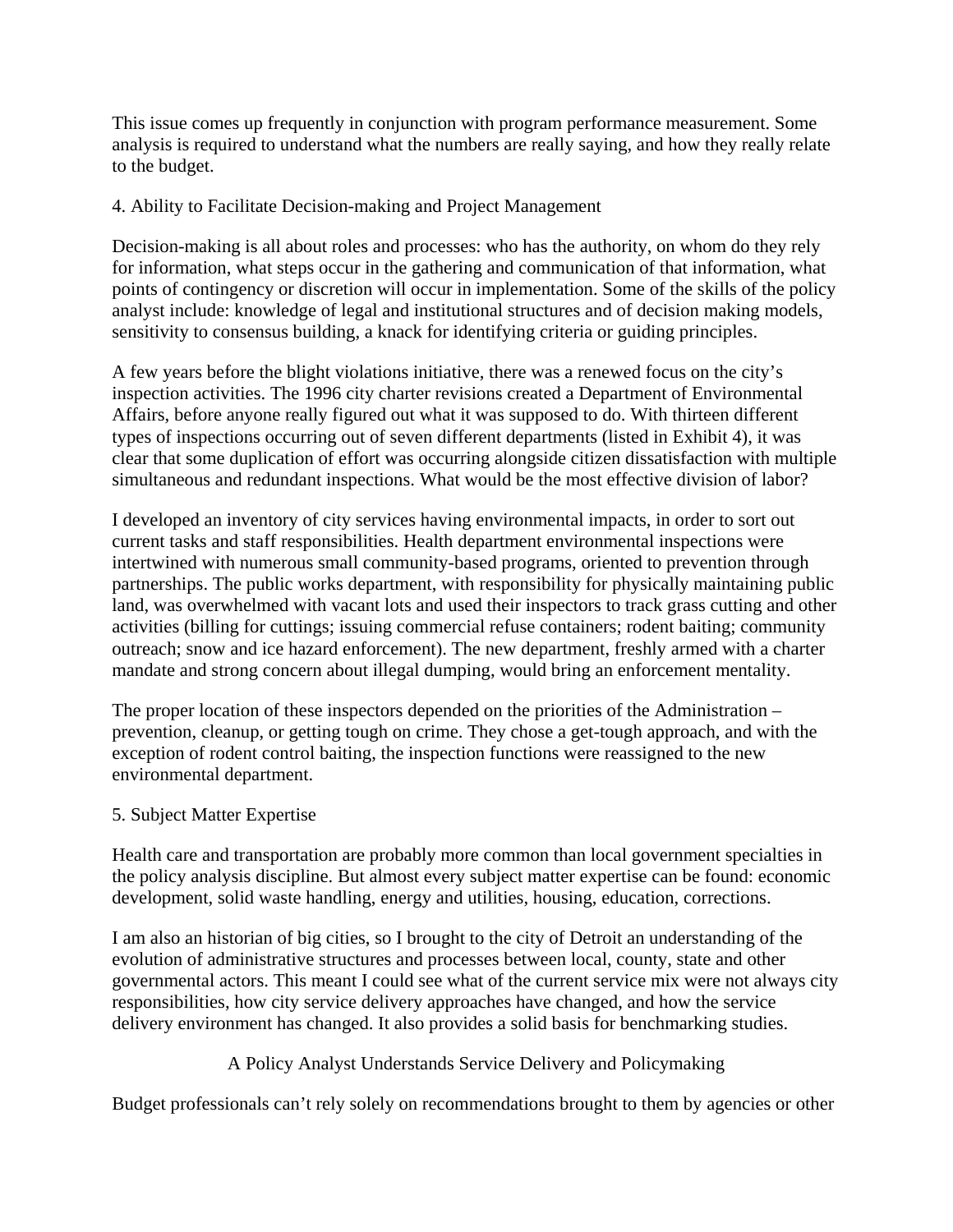stakeholders. Do agencies have narrower agendas than the global concerns of balancing the jurisdiction's budget? Does their vested interest compromise their recommendations? Are budget professionals in a position to evaluate the method behind their research? Is the research produced in an auditor's or other independent office tailored to budget-oriented issues?

The policy analyst brings to the budget process the insights of academia without its stringent standards of generalizability or theoretical completeness. The field of policy analysis centers on service delivery and public policy making models shown in Exhibit 1. The public policy making model is part and parcel of accurately defining service or policy challenges, formulating options for approaching them, facilitating decision making, and evaluating results of these decisions. Implementing the decisions can involve a service delivery model reflecting assumptions about the problem and the operating environment, captured in the budget. The better are measured these assumptions and conditions, the better the recipe or formula for achieving goals is understood, and feedback to the larger process is provided.

Service delivery analysis dates back a century in the public administration field.<sup>5</sup> Public administrators no longer accept a dichotomy between politics (the advocacy) and administration (the purely technical expertise), and models of service delivery today appreciate the variety of jurisdictions and funding sources, legal constraints, and the demographics of service demand. This environment can cause competing expectations of administrators, which become criteria or measures of their success, including: unit or overall costs, user costs, volume of outputs delivered, equity of outcomes, impact on the problem of concern, or qualitative concerns. Policy analysis is practical, and can deflect political criticism when it is gained from a well-supported and well-executed research process where the researcher gets cooperation from agencies and a degree of independence from decision makers.

The GFOA Committee on Governmental Budgeting and Fiscal Policy offers guidelines that Exhibit 2 shows are within the policy analyst's skill sets. The policy analyst's expertise is also supportive of the Service Efforts and Accomplishments initiative of the Governmental Accounting Standards Board, and has substantive overlap with the International City-County Management Association core content areas for effective local government management.

Job descriptions of the Budget Analyst tend to list operations and research projects among job responsibilities. Policy analysis might be good training for this position. Or, having a policy analyst position itself may help institutionalize the link between results management practices and resource planning. These activities can represent a commitment to the kind of transparency and impartiality that supports accountability, which everyone believes, after all, is the basis of good government.

#### Endnotes

1. For example, the city of Portland Auditor's Office, headed by an elected official, and the city of New York's Independent Budget Office, a nonpartisan publicly-funded independent agency. 2. For information about the career, the websites of the Association of Public Policy and Management (www.appam.org) and the National Association of Schools of Public Affairs and Administration (www.naspaa.org) are recommended.

3. The Budget Department Policy Analysis Division, of which I am head, completes an array of research studies. The benchmarking studies included areas such as showcase park management,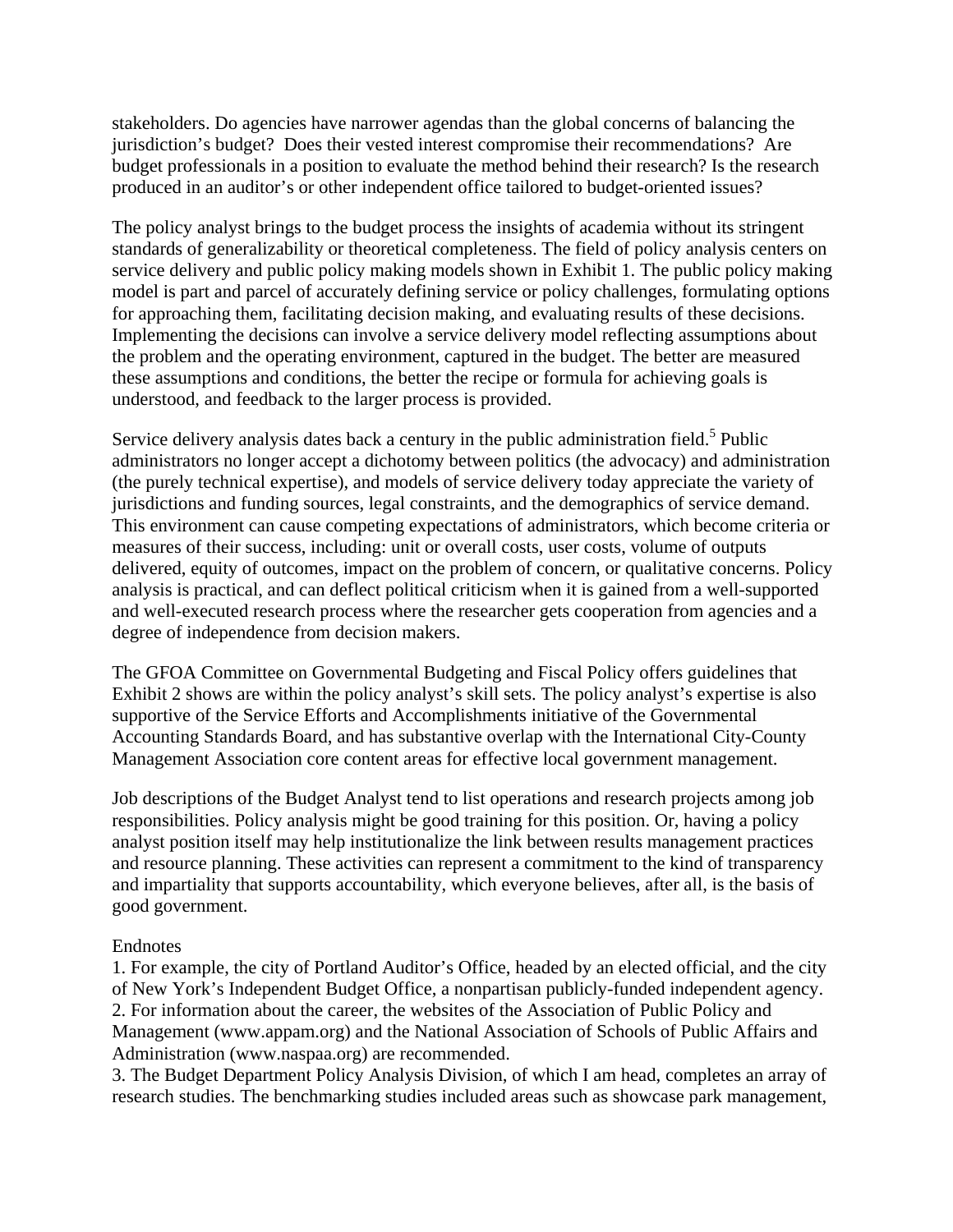environmental and cultural functions handling, refuse collection, and organizational chart structures.

4. The Report of the Citizen Budget Program details the methodology more fully, and is available on the city of Detroit website (www.ci.detroit.mi.us), Budget Department page, under "Citizen Survey" and "Archive" links.

5. These early studies, most notably Frederick Taylor's time and motion studies, all were preoccupied with cost cutting efficiencies. Auto pioneers here in Detroit used this in perfecting the assembly line for mass production. Public policy watchdogs, in the form of civic league reformers and local bureaus of municipal research, developed at this same time to demand structure and accountability of local government.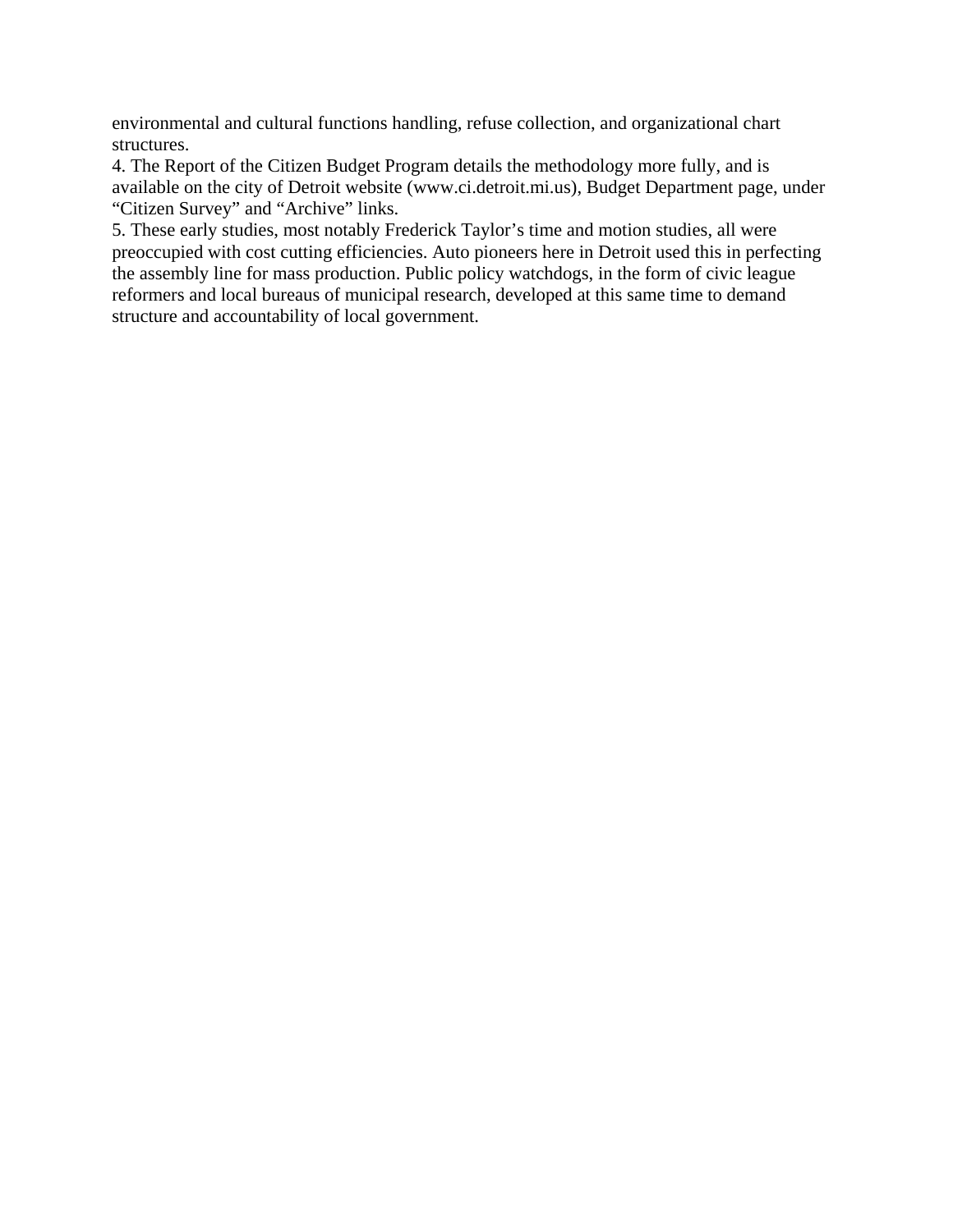# EXHIBIT 2 Analysis of Environmental-related Inspections Agency Activities Sorted by Function

*Inspection Functions* Department-Division

- *(1) inside of occupied buildings* Health-Community & Industrial Hygiene Health-Lead Poison Program Planning & Devt-Housing Service (Rehab)
- *(2) inside of food service buildings* Health-Food Sanitation
- *(3) operation of bldg struc./systems* DPW-City Engineering BSE-Property Maintenance
- *(4) demolition process* DPW-Demolition DPW-Street Maintenance
- *(5) dumping/outside env. conditions* DWSD-Industrial Waste Division DPW-Environmental Control Police BSE-Zoning Board of Zoning Appeals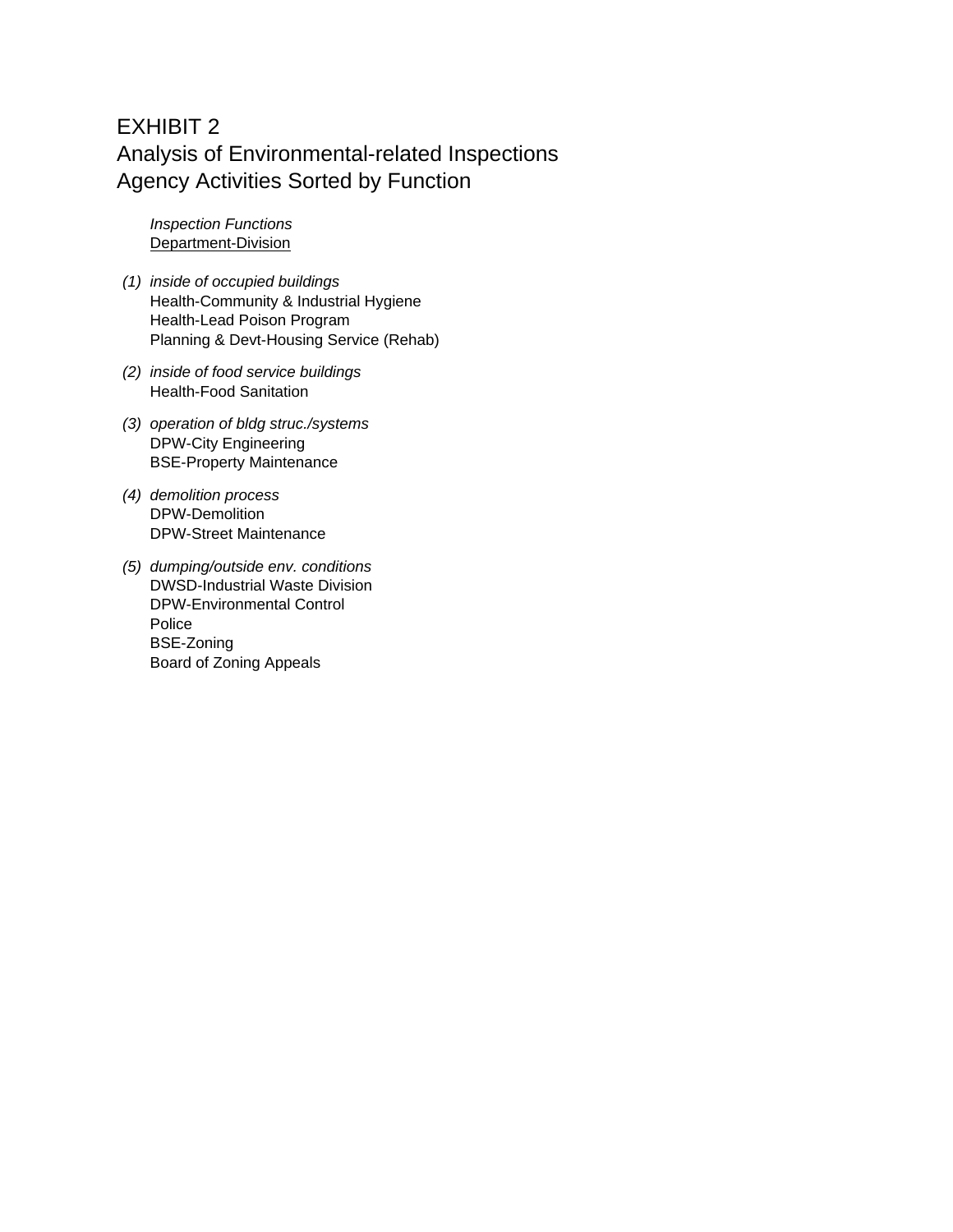## **How Current City of Detroit Services are Administered in Other Major Urban Areas:**

|                                                             |            | How our General Fund functions are handled in other jurisdictions |            |             |            |                        |
|-------------------------------------------------------------|------------|-------------------------------------------------------------------|------------|-------------|------------|------------------------|
| <b>8 MAJOR FUNCTIONS OF DETROIT CITY GOVT</b>               | Fund/      | core                                                              | typically  | typically   | controlled |                        |
| List of Departmental Programs in the Budget                 | (millions, | municipal                                                         | regionally | not done or | by         |                        |
| Budgetary Activity, Dept - description                      | fy'05      | activity                                                          | controlled | not munic   |            | nonprofits study notes |
| 4. DEVELOP ECONOMIC CAPACITY                                |            |                                                                   |            |             |            |                        |
| Civic Affairs                                               |            |                                                                   |            |             |            |                        |
| 0514 Civic Center - Civic Center Administrative Services    |            |                                                                   |            |             |            |                        |
| 1514 Civic Center - Civic Center Facilities Operations      | \$16.90    |                                                                   | X          |             |            |                        |
| 3514 Civic Center - Property Management                     |            |                                                                   |            |             |            |                        |
|                                                             |            |                                                                   |            |             |            |                        |
| Industrial & Commercial Assistance                          |            |                                                                   |            |             |            |                        |
| 1535 Non Departmental - Detroit Building Authority (DBA)    |            | $\sf X$                                                           |            |             |            | not as an authority    |
| 1536 Pⅅ - Development and Planning                          |            | $\mathsf X$                                                       |            |             |            |                        |
| 2036 Pⅅ - Bonded Capital Projects                           |            | $\mathsf{X}$                                                      |            |             |            |                        |
| <b>Job Opportunities</b>                                    |            |                                                                   |            |             |            |                        |
| 0529 Human Rights - Human Rights Administration             |            |                                                                   |            |             |            |                        |
| 1029 Human Rights - Contract Compliance                     | \$2.10     |                                                                   |            | X           |            |                        |
| 1540 Senior Citizens - Senior Aides Program                 | Grant      |                                                                   |            |             |            |                        |
| <b>Enrichment Opportunities</b>                             |            |                                                                   |            |             |            |                        |
| 1521 E.& T. - Adult Client Services                         |            |                                                                   |            |             |            |                        |
| 2021 E.& T. - Youth Services Summer                         | Grant      |                                                                   |            |             |            |                        |
| 3521 E & T - Work First - General Fund                      |            |                                                                   |            |             |            |                        |
|                                                             |            |                                                                   |            |             |            |                        |
| 5. FACILITATE TRANSPORTATION                                |            |                                                                   |            |             |            |                        |
| <b>Street Maintenance</b>                                   |            |                                                                   |            |             |            |                        |
| 3019 DPW - Street Fund                                      | Grant      |                                                                   |            |             |            |                        |
| 4019 DPW - Snow and Ice Removal                             |            | Χ                                                                 |            |             |            |                        |
| 5519 DPW - Street Maintenance                               |            | $\overline{X}$<br>$\overline{X}$                                  |            |             |            |                        |
| 7019 DPW - City Engineering                                 |            |                                                                   |            |             |            |                        |
| <b>Mass Transit Systems</b>                                 |            |                                                                   |            |             |            |                        |
| 0520 DOT - Administration                                   |            |                                                                   |            |             |            |                        |
| 1020 DOT - Plant Maintenance and Construction               | \$80       |                                                                   | X          |             |            |                        |
| 1520 DOT - Vehicle Maintenance<br>2020 DOT - Transportation |            |                                                                   |            |             |            |                        |
|                                                             |            |                                                                   |            |             |            |                        |
| Air Transportation                                          |            |                                                                   |            |             |            |                        |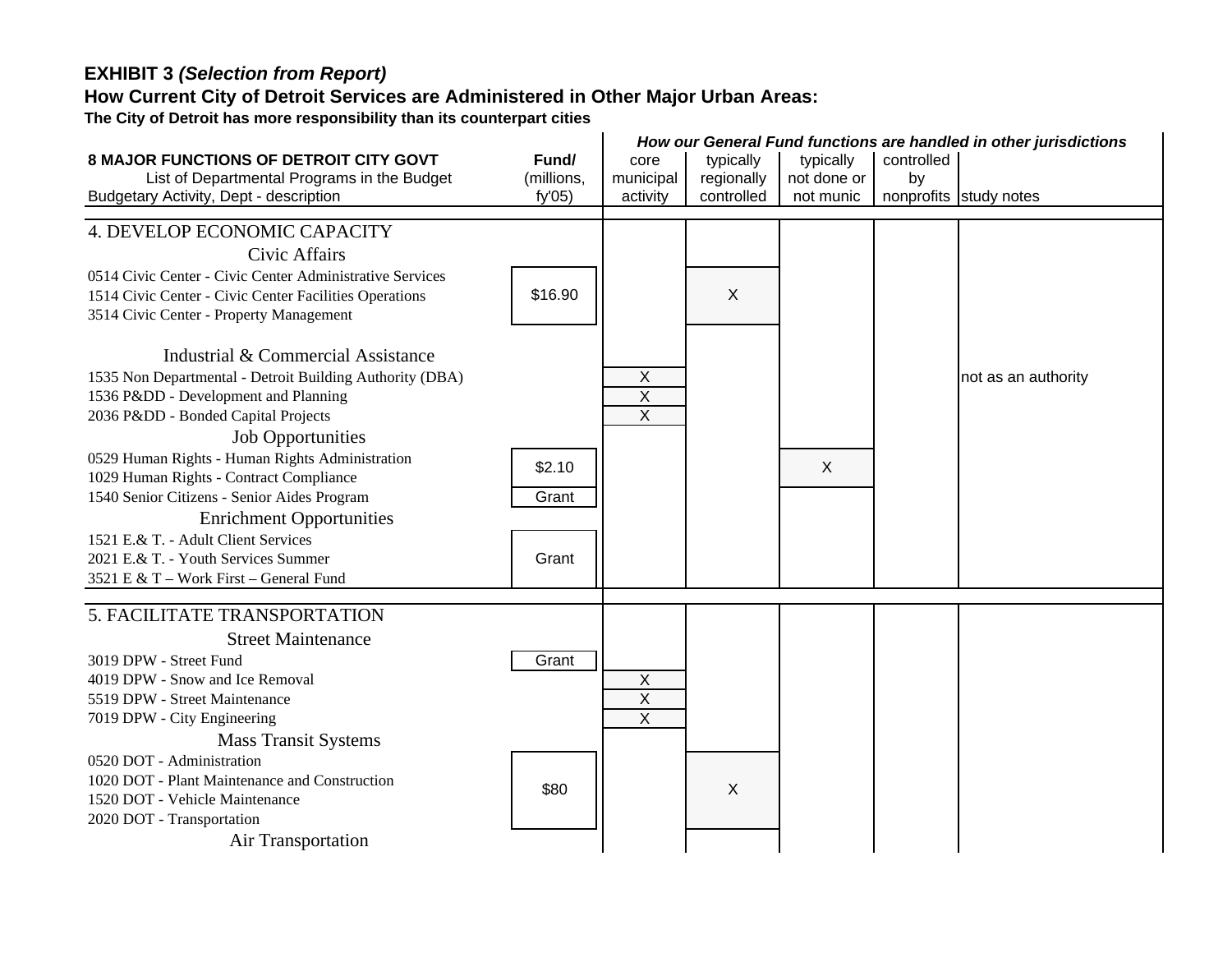# **How Current City of Detroit Services are Administered in Other Major Urban Areas:**

|                                                             |            | How our General Fund functions are handled in other jurisdictions |              |                          |            |                           |
|-------------------------------------------------------------|------------|-------------------------------------------------------------------|--------------|--------------------------|------------|---------------------------|
| <b>8 MAJOR FUNCTIONS OF DETROIT CITY GOVT</b>               | Fund/      | core                                                              | typically    | typically                | controlled |                           |
| List of Departmental Programs in the Budget                 | (millions, | municipal                                                         | regionally   | not done or              | by         |                           |
| Budgetary Activity, Dept - description                      | fy'05      | activity                                                          | controlled   | not munic                |            | nonprofits study notes    |
|                                                             | \$2.60     |                                                                   |              | X                        |            |                           |
| 0510 Airport - Airport Operations                           |            |                                                                   |              |                          |            |                           |
| Parking                                                     |            |                                                                   |              |                          |            |                           |
| 0534 MPD - Automobile Parking Division                      | \$12.20    |                                                                   |              | $\overline{\mathcal{E}}$ |            | subsidy                   |
| 1034 MPD - Parking Violation Bureau                         |            | $\overline{X}$                                                    |              |                          |            |                           |
| <b>6. BUILDING SUPPLY &amp; CONDITIONS</b>                  |            |                                                                   |              |                          |            |                           |
|                                                             |            |                                                                   |              |                          |            |                           |
| Building & Safety Code Enforcement                          |            |                                                                   |              |                          |            |                           |
| 0513 BS&E - Administration and Licenses                     |            | X                                                                 |              |                          |            |                           |
| 1013 BS&E - Inspection Services                             |            |                                                                   |              |                          |            | # of required inspections |
| <b>Community Redevelopment</b>                              |            |                                                                   |              |                          |            |                           |
| 1036 Pⅅ - Neighborhood Development Division                 |            | $\mathcal{P}$                                                     |              |                          |            |                           |
|                                                             |            |                                                                   |              |                          |            |                           |
| 7. PHYSICAL ENVIRONMENT                                     |            |                                                                   |              |                          |            |                           |
| Solid Waste                                                 |            |                                                                   |              |                          |            |                           |
| 3519 DPW - Solid Waste                                      |            | $\pmb{\times}$                                                    |              |                          |            | no commercial pickup      |
| 2035 Non Deptl - Gr Detr Resource Recovery Auth (GDRRA)     | \$41       |                                                                   |              | X                        |            | high cost of disposal     |
| Regulation                                                  |            |                                                                   |              |                          |            |                           |
| 0522 DEA - Environmental Affairs                            | \$1.20     |                                                                   |              | X                        |            | not sep department        |
| 1022 Environmental Affairs - Environmental Code Enforcement |            | $\overline{X}$                                                    |              |                          |            |                           |
| 0545 DAH - Department of Administrative Hearings            | \$1.70     |                                                                   | $\mathsf{X}$ |                          |            |                           |
| 0551 BZA - Land Use Controls                                |            | $\overline{?}$                                                    |              |                          |            | unknown                   |
| <b>Street Lighting</b>                                      |            |                                                                   |              |                          |            |                           |
| 0538 PLD - Administration                                   |            |                                                                   |              |                          |            |                           |
| 1038 PLD - Engineering                                      |            |                                                                   |              |                          |            |                           |
| 1538 PLD - Construction and Maintenance                     |            |                                                                   |              |                          |            |                           |
| 2038 PLD - Operating Division                               | \$6.50     |                                                                   |              | X                        |            |                           |
| 2538 PLD - Heat and Power Production                        |            |                                                                   |              |                          |            |                           |
| 3038 PLD - Capital Improvements                             |            |                                                                   |              |                          |            |                           |
| <b>Community Beautification</b>                             |            |                                                                   |              |                          |            |                           |
|                                                             |            |                                                                   |              |                          |            |                           |
| 4519 DPW - Street Cleaning                                  |            | X<br>$\tilde{?}$                                                  |              |                          |            |                           |
| 2536 PDD - Ofc of Neighborhood Commercial Redevelopment     |            |                                                                   |              |                          |            | unknown                   |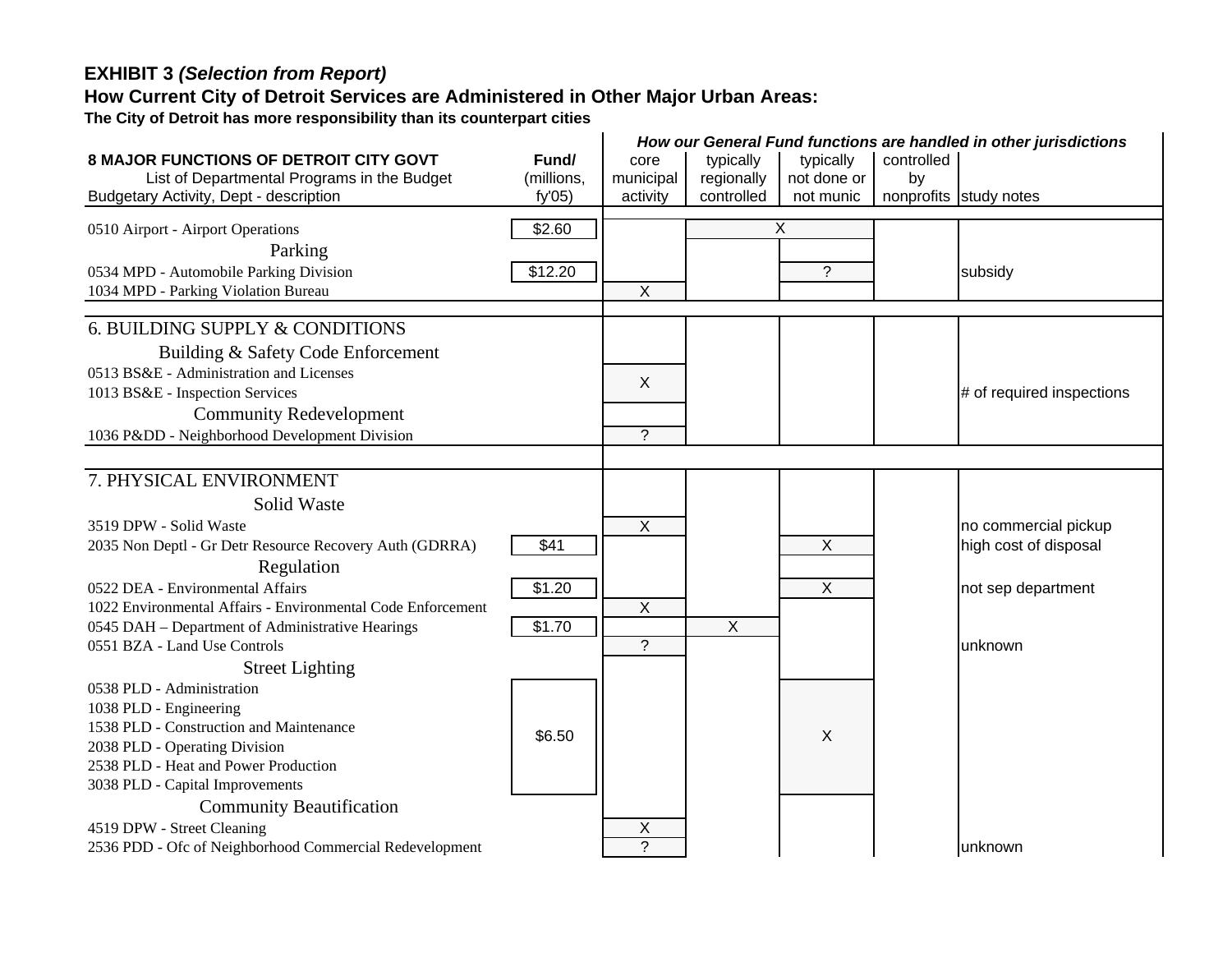# **How Current City of Detroit Services are Administered in Other Major Urban Areas:**

|                                                                               |            | How our General Fund functions are handled in other jurisdictions |            |             |            |                         |
|-------------------------------------------------------------------------------|------------|-------------------------------------------------------------------|------------|-------------|------------|-------------------------|
| <b>8 MAJOR FUNCTIONS OF DETROIT CITY GOVT</b>                                 | Fund/      | core                                                              | typically  | typically   | controlled |                         |
| List of Departmental Programs in the Budget                                   | (millions, | municipal                                                         | regionally | not done or | by         |                         |
| Budgetary Activity, Dept - description                                        | fy'05      | activity                                                          | controlled | not munic   |            | nonprofits study notes  |
| <b>Environmental Protection</b>                                               |            |                                                                   |            |             |            |                         |
| 5019 DPW - Vacant Lot Clean-up                                                |            | X                                                                 |            |             |            | highest vacancy problem |
| Water Supply & Sewerage Disposal                                              |            |                                                                   |            |             |            |                         |
| 0541 Water - Administrative Services                                          |            |                                                                   |            |             |            |                         |
| 1041 Water - Financial Services                                               |            |                                                                   |            |             |            |                         |
| 1541 Water - Facilities Management                                            |            |                                                                   |            |             |            |                         |
| 2041 Water - Plant Operations                                                 |            |                                                                   |            |             |            |                         |
| 2541 Water - Engineering Services                                             |            |                                                                   |            |             |            |                         |
| 3041 Water - Capital and Debt Services                                        | Enterpr    |                                                                   |            |             |            |                         |
| 0542 Sewerage - Administrative Services<br>1042 Sewerage - Financial Services |            |                                                                   |            |             |            |                         |
| 1542 Sewerage - Facilities Management                                         |            |                                                                   |            |             |            |                         |
| 2042 Sewerage - Engineering Services                                          |            |                                                                   |            |             |            |                         |
| 2542 Sewerage - Sewer Operations                                              |            |                                                                   |            |             |            |                         |
| 3042 Sewerage - Capital and Debt Services                                     |            |                                                                   |            |             |            |                         |
| Demolition                                                                    |            |                                                                   |            |             |            |                         |
| 2013 BS&E - Demolition                                                        |            | $\overline{\mathsf{X}}$                                           |            |             |            | highest vacancy problem |
|                                                                               |            |                                                                   |            |             |            |                         |
| 8. DEVELOPMENT & MANAGEMENT                                                   |            |                                                                   |            |             |            |                         |
| <b>Executive Management</b>                                                   |            |                                                                   |            |             |            |                         |
| 0528 HR - Administrative Services                                             |            |                                                                   |            |             |            | EAC unknown             |
| 1028 HR - Employee Services                                                   |            |                                                                   |            |             |            |                         |
| 1528 HR - Organization/Employee Development                                   |            | X                                                                 |            |             |            |                         |
| 2028 HR - Labor Relations                                                     |            |                                                                   |            |             |            |                         |
| 2528 HR - Field Operations                                                    |            |                                                                   |            |             |            |                         |
| 3028 HR - Hearings and Policy Development                                     |            |                                                                   |            |             |            |                         |
| 4028 HR - Service Improvement Process                                         |            | $\tilde{?}$                                                       |            |             |            | unknown                 |
| 0532 Law - Administration                                                     |            | X                                                                 |            |             |            |                         |
| 1532 Law - Risk Management<br>0533 Mayor's Office - Executive Office          |            | X                                                                 |            |             |            |                         |
| 0935 Non Departmental - Grants Acquisition Office                             | \$0.50     |                                                                   |            |             |            |                         |
| 2135 Non Departmental – Ofc of Targeted Business                              | \$0.40     |                                                                   |            |             |            |                         |
|                                                                               |            |                                                                   |            |             |            |                         |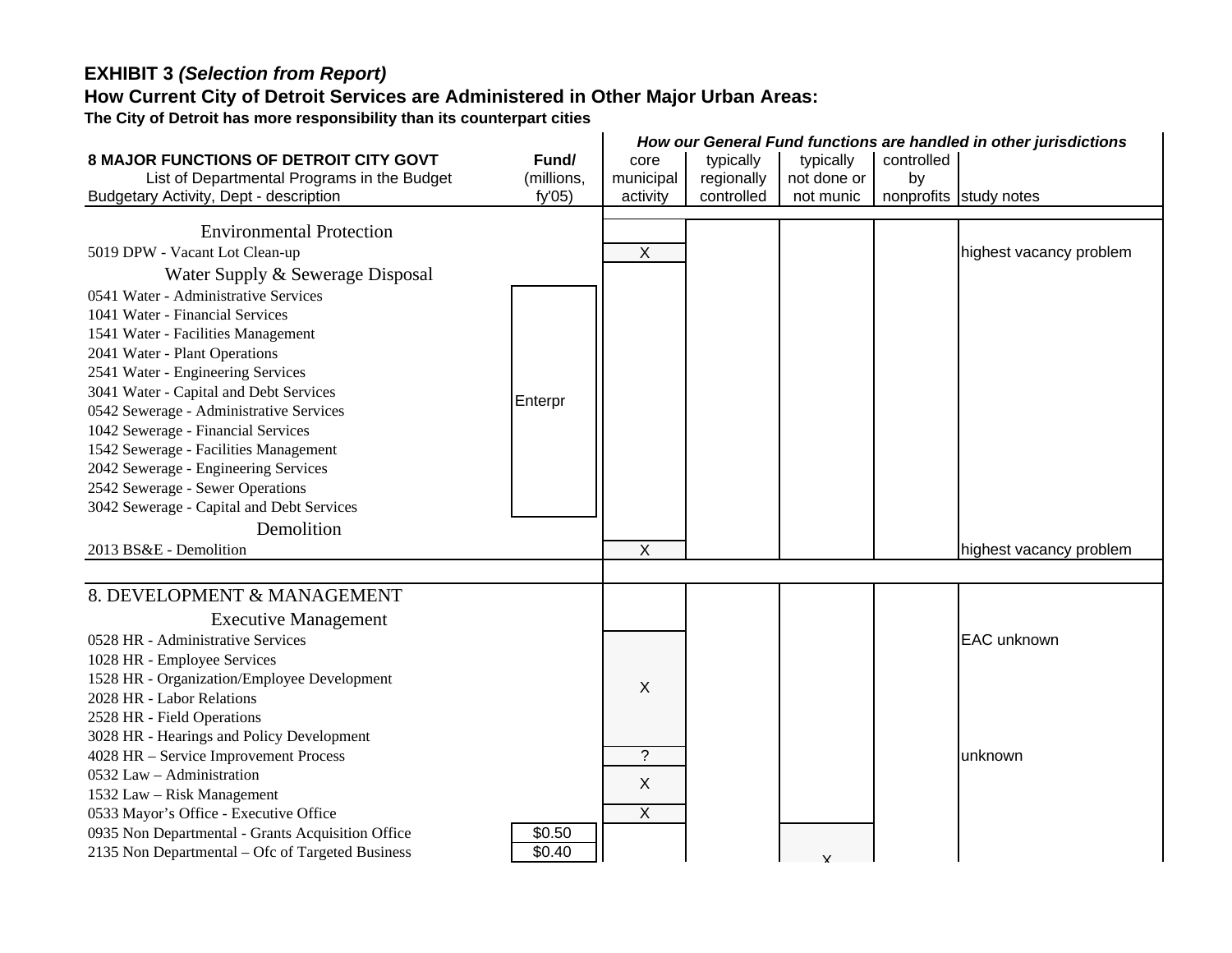# **How Current City of Detroit Services are Administered in Other Major Urban Areas:**

|                                                            |                  | How our General Fund functions are handled in other jurisdictions |            |                           |                          |                         |
|------------------------------------------------------------|------------------|-------------------------------------------------------------------|------------|---------------------------|--------------------------|-------------------------|
| 8 MAJOR FUNCTIONS OF DETROIT CITY GOVT                     | Fund/            | core                                                              | typically  | typically                 | controlled               |                         |
| List of Departmental Programs in the Budget                | (millions,       | municipal                                                         | regionally | not done or               | by                       |                         |
| Budgetary Activity, Dept - description                     | fy'05            | activity                                                          | controlled | not munic                 |                          | nonprofits study notes  |
| 2235 Non Departmental - Program Management Office          | \$0.45           |                                                                   |            | ∧                         |                          |                         |
| 2335 Non Departmental - Strategic Management Center        | \$0.62           |                                                                   |            |                           |                          |                         |
| 0536 Pⅅ - Administration                                   |                  | X                                                                 |            |                           |                          |                         |
| <b>Infrastructure Management</b>                           |                  |                                                                   |            |                           |                          |                         |
| 0519 DPW - Administration                                  |                  | X                                                                 |            |                           |                          |                         |
| 6519 DPW - Vehicle Management                              |                  | $\overline{X}$                                                    |            |                           |                          |                         |
| 0531 ITS - Computer Operations                             |                  | X                                                                 |            |                           |                          |                         |
| <b>Fiduciary Transactions</b>                              |                  |                                                                   |            |                           |                          |                         |
| 0512 Budget - Budget Operations                            |                  | $\overline{\mathsf{X}}$                                           |            |                           |                          | not separate agency     |
| 9918 Debt Services - Bond Interest and Redemption          |                  | $\overline{\mathsf{x}}$                                           |            |                           |                          |                         |
| 0523 Finance - Administration                              |                  |                                                                   |            |                           |                          |                         |
| 1023 Finance - Assessments                                 |                  |                                                                   |            |                           |                          |                         |
| 1523 Finance - Purchasing                                  |                  |                                                                   |            |                           |                          |                         |
| 2023 Finance - Treasury                                    |                  | X                                                                 |            |                           |                          |                         |
| 2523 Finance - Accounting Operations                       |                  |                                                                   |            |                           |                          |                         |
| 3023 Finance - Income Tax Operations                       |                  |                                                                   |            |                           |                          |                         |
| 4523 Finance - Pensions and Employee Benefits              |                  |                                                                   |            |                           |                          |                         |
| 0535 Non Departmental - claims, TIFAs, vehicles, DRMS, etc |                  | ?                                                                 |            |                           |                          |                         |
| 0550 Auditor General - Auditing Operations                 |                  | $\gamma$                                                          |            |                           |                          | unknown                 |
| <b>Community Extension Services</b>                        |                  |                                                                   |            |                           |                          |                         |
| 0516 Consumer Affairs - Consumer Advocacy                  | \$0.42           |                                                                   |            | $\mathsf X$               |                          |                         |
| 1033 Mayor's Office - NCH - Neighborhood City Halls        |                  | $\overline{\mathsf{X}}$                                           |            |                           |                          |                         |
| 5239 Recreation - After School Programs                    | \$1.50           | $\overline{X}$                                                    |            |                           | $\overline{\phantom{0}}$ |                         |
| 0540 Senior Citizens - Senior - Senior Citizens Advocacy   |                  |                                                                   |            | $\boldsymbol{\mathsf{X}}$ |                          |                         |
| 1040 Senior Citizens - Senior - Information and Referral   | \$1              |                                                                   |            |                           |                          |                         |
| 2040 Senior Citizens - Consumer Advocacy                   |                  |                                                                   |            | X                         |                          |                         |
| 1052 City Council - Advisory Planning Services             | $\overline{$2$}$ |                                                                   |            | $\overline{\mathsf{x}}$   |                          | 2 agencies              |
| 0553 Ombudsman - Investigation of Complaints               | \$1.40           |                                                                   |            | $\overline{\mathsf{x}}$   |                          |                         |
| <b>Public Policy Representations</b>                       |                  |                                                                   |            |                           |                          |                         |
| 1032 Law - Legislative Liaison                             |                  | $\overline{?}$                                                    |            |                           |                          | unknown                 |
| 0835 Non Departmental - Board of Ethics                    | \$0.25           |                                                                   |            | X                         |                          |                         |
| 0552 City Council - City Legislative Functions             |                  | X                                                                 |            |                           |                          | size of personal staffs |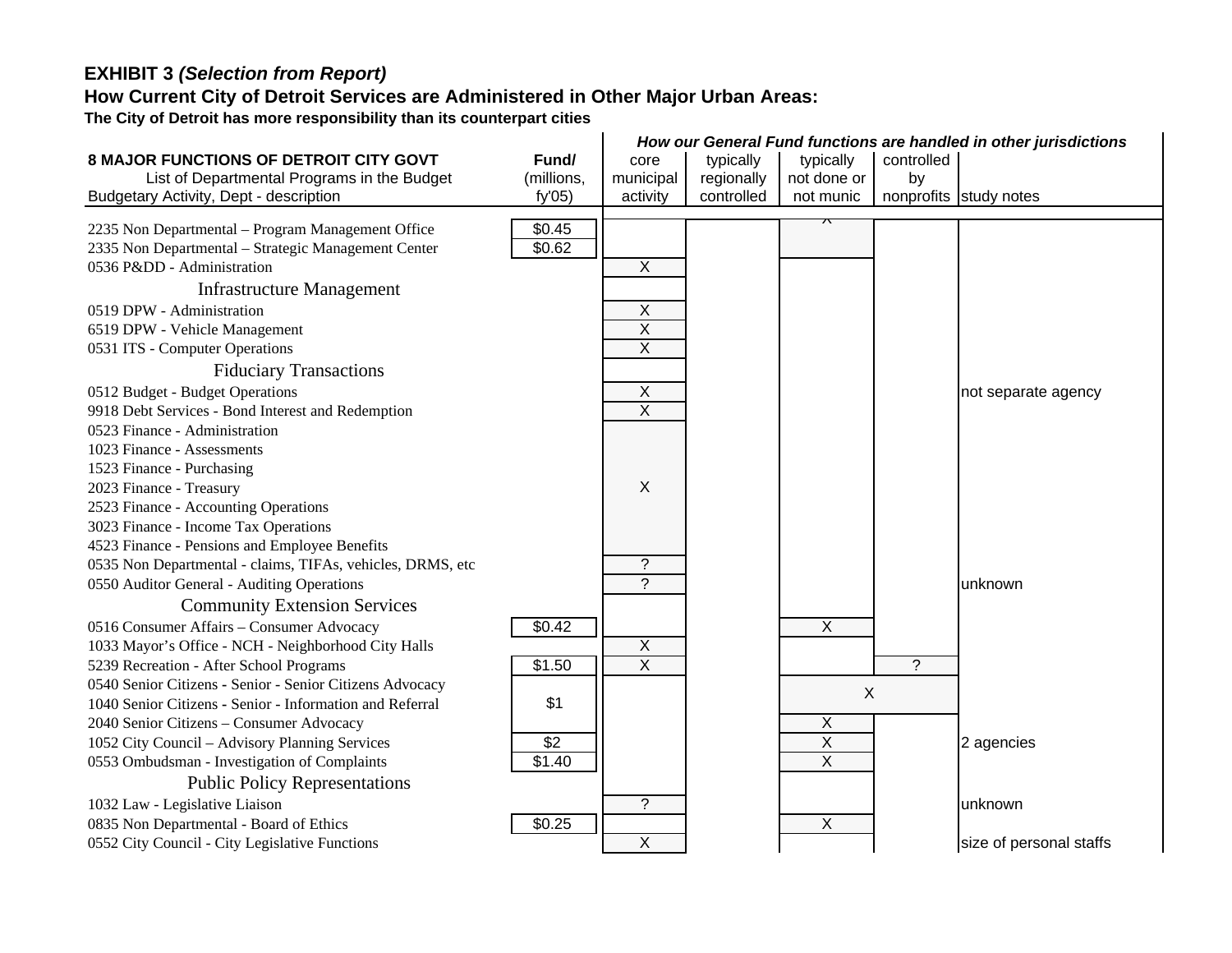# **How Current City of Detroit Services are Administered in Other Major Urban Areas:**

|                                                     |            | How our General Fund functions are handled in other jurisdictions |             |             |            |                        |
|-----------------------------------------------------|------------|-------------------------------------------------------------------|-------------|-------------|------------|------------------------|
| <b>8 MAJOR FUNCTIONS OF DETROIT CITY GOVT</b>       | Fund/      | core                                                              | typically   | typically   | controlled |                        |
| List of Departmental Programs in the Budget         | (millions, | municipal                                                         | regionally  | not done or | by         |                        |
| Budgetary Activity, Dept - description              | fy'05      | activity                                                          | controlled  | not munic   |            | nonprofits study notes |
|                                                     |            |                                                                   |             |             |            |                        |
| 0570 City Clerk - City Clerk Operations             |            |                                                                   |             |             |            |                        |
| 0571 Elections - Conduct of Elections               |            | X                                                                 |             |             |            |                        |
| Contributions, Subsidies and Advances               |            |                                                                   |             |             |            |                        |
| 2535 Non Deptl - MAAH; Port Auth; Housing subsidies | \$4.75     |                                                                   |             |             |            | unknown                |
|                                                     |            |                                                                   |             |             |            |                        |
|                                                     |            |                                                                   |             |             |            |                        |
| APPROX ANNUAL COSTS FOR NON-CORE                    |            |                                                                   |             |             |            |                        |
| <b>SERVICE OPERATIONS</b>                           |            |                                                                   | 135,100,000 | 78,320,000  | 10,730,000 | 224,150,000            |
| APPROX ANNUAL G. O. BONDED CAPITAL                  |            |                                                                   |             |             |            |                        |
| <b>EXPENDITURES FOR NON-CORE SERVICES</b>           |            |                                                                   |             |             |            | 49%                    |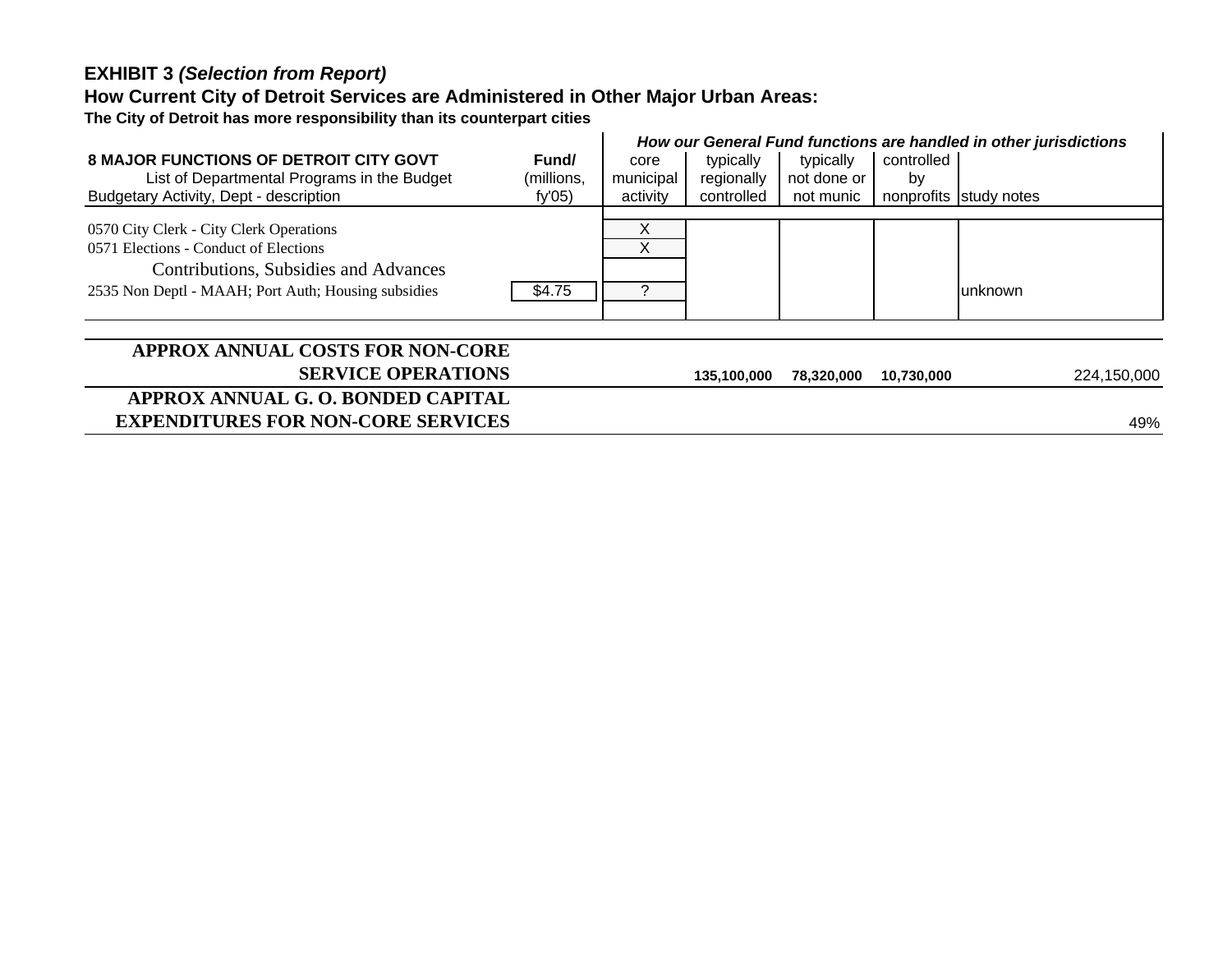## **EXHIBIT 3: POLICYMAKING and SERVICE DELIVERY MODELS**

*The Policy Analyst is skilled at conceptualizing and measuring policy making and service delivery activities*